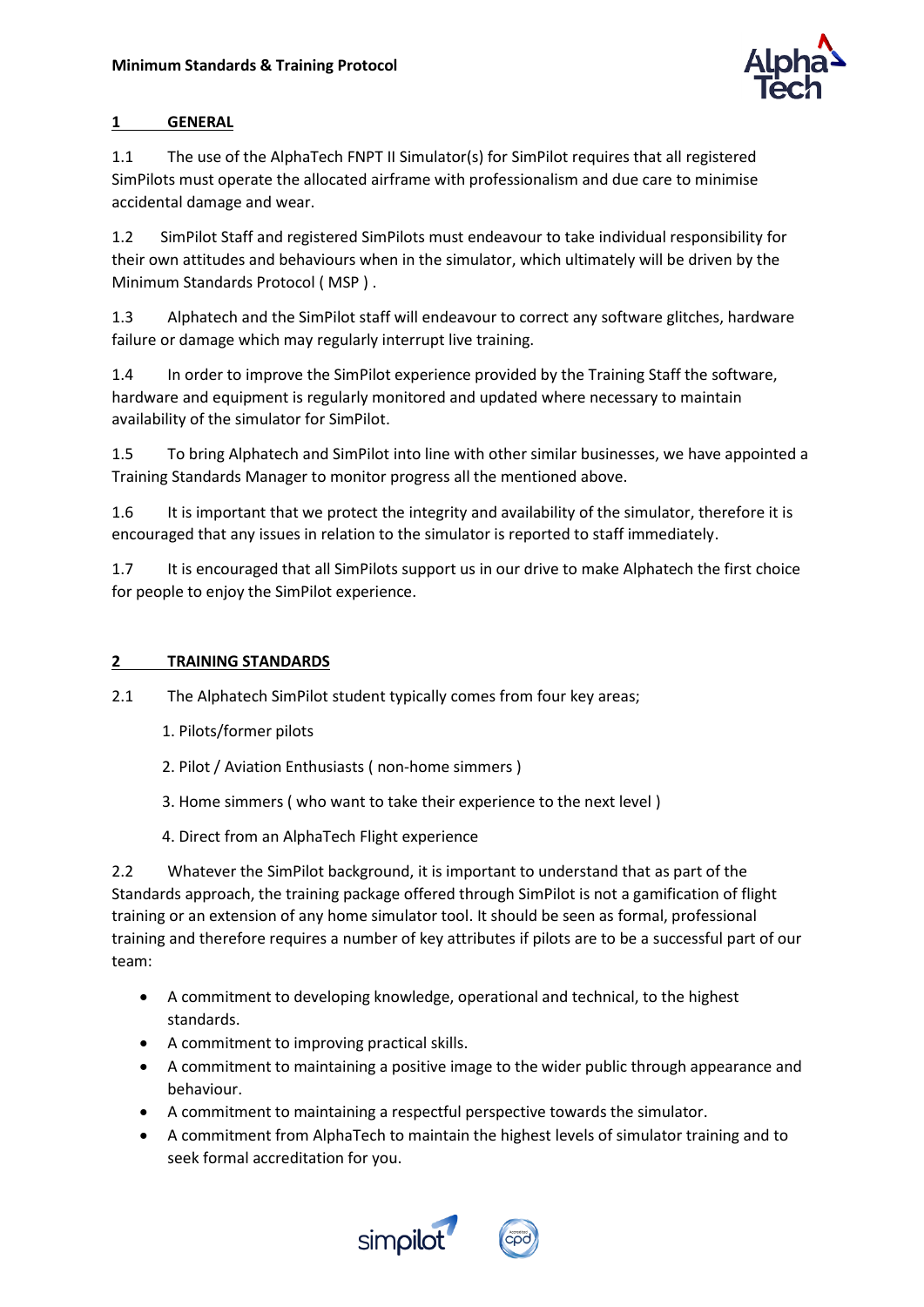

Each of these items is addressed below.

#### **3 KNOWLEDGE DEVELOPMENT**

3.1 The SimPilot Training Staff invest a great deal of time and effort, both at the Alphatech site and at home out of hours, to ensure that the material used during training, whether written or oral, is up-to-date, correct, and delivered to you, bespokely, at your pace. The staff will support you to ensure that your SimPilot experience is progressive and supportive to your individual needs. It should be recognised that significant training costs endured by trainees at other UK simulators are waivered at Alphatech, in favour for a single fee for the SimPilot manual. Even with the monthly subscription and daily usage fee (the lowest in the UK), the entire package is tremendous value.

3.2 In return, the staff request that all pilots help by conducting the required private study using the materials provided so that the training experience is one of progression, not regression and that the necessary Training Standards can be met. All pilots will be required to sit formal written tests and conduct assessed line flights in order to remain current and in line with the MSP or to be promoted to a more experienced rank within SimPilot.

3.3 It is requested that any errors in the documentation are brought to the attention of the Training Manager as soon as they are discovered and the staff will issue updates, free of charge, to address these through formal revisions of the manuals or more immediately if safety related or important.

3.4 Everyone involved with SimPilot wishes to have an enjoyable and educational experience. However, this said it is not an extension of any home simulator.

The FNPT II Simulator is an expensive and technically complex machine which requires **Dual Crew Operation.**

As home simulation means something different to everyone and can range to a few hundred pounds worth of equipment through to many tens of thousands for those whose interests are deeper, The summation of all these home-based systems is pilot inconsistency and unfavourable habits.

Compared to the formal training delivered through SimPilot, home simulation is not a 100% representation of the A320, it does not tend to align to formal procedures and may introduce unfavourable crew habits and practical flying skills.

AlphaTech cannot and will not discourage any SimPilot from home simming, however it must be understood by all SimPilots that home simming ( if used incorrectly ) may be detrimental to your training and performance within the SimPilot Framework .



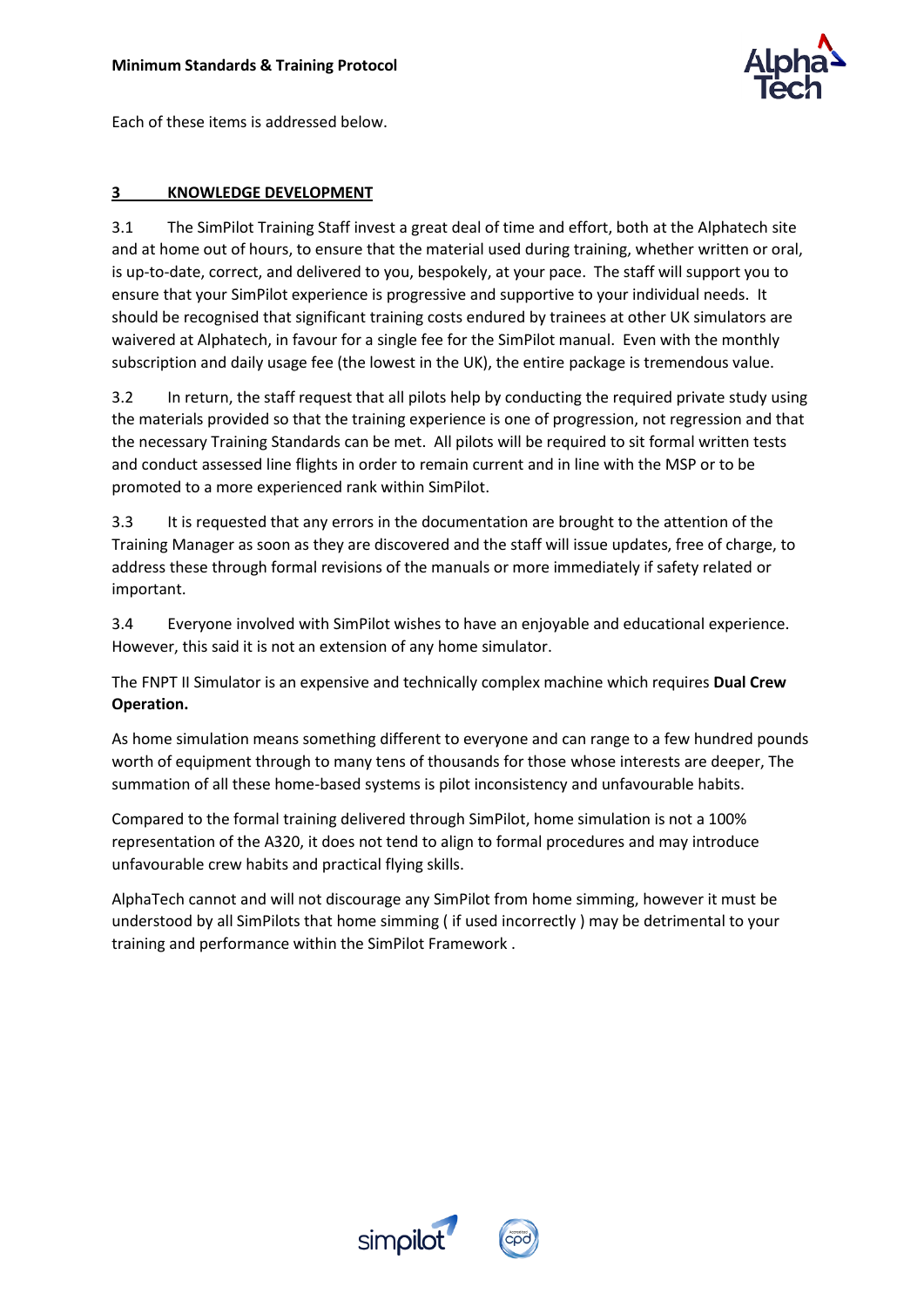

#### **4 THE MSP & MINIMUM STANDARD OF TRAINING (MST)**

4.1 All SimPilots will be required to achieve the MST which will be outlines within the MSP Framework.

4.2 The reason for a MST is two-fold.

 1. To ensure that you achieve the absolute minimum standard of airmanship to operate the simulator professionally and competently.

2. To facilitate a CIPA accredited qualification.

4.3 The requirements for the MST will be outlined with the MSP Framework and is available through the appointed SimPilot Training Staff ( sTRI/sTRE ).

It will be the role of the Standards Manager along with the sTRI/sTRE's to ensure that the processes and standards are being updated, recorded and adhered to.

### **5 PERSONAL STANDARDS AND THE PUBLIC IMAGE OF SIMPILOT/ALPHATECH**

5.1 Alphatech is a professional Flight Training business for the Aviation Industry and professional airline pilots, your support and efforts have allowed us to move forward positively.

5.2 There is a drive from the Alphatech Board to grow the business. That means here at the Newtownards hub as well as introducing and integrating simulators in other locations.

A strong new marketing campaign is underway using all our contacts, professional and social media avenues.

5.3 A wide range of Alphatech products are available and we encourage you to wear/carry/use them at every opportunity, spreading the brand and generating new business wherever possible.

5.4 In addition, on a day-to-day basis when visiting a simulator we require all SimPilots to:

- Wear the correct uniform (pilot shirt, tie, black trousers, black shoes)
- Be smart in appearance
- Behave in a an appropriate manner whilst at the simulator but also when traveling to/from the simulator wearing the uniform
- Refrain from inappropriate language when visitors are present

#### 5.5 Food and drink in the simulator is discouraged.

It is requested that only cups with anti-spill lids are used, cups are not over-filled and the lids are not removed within the simulator. Drinks are to be placed to the side of the pilot seats, away from any electrical equipment and disposed of carefully afterwards.